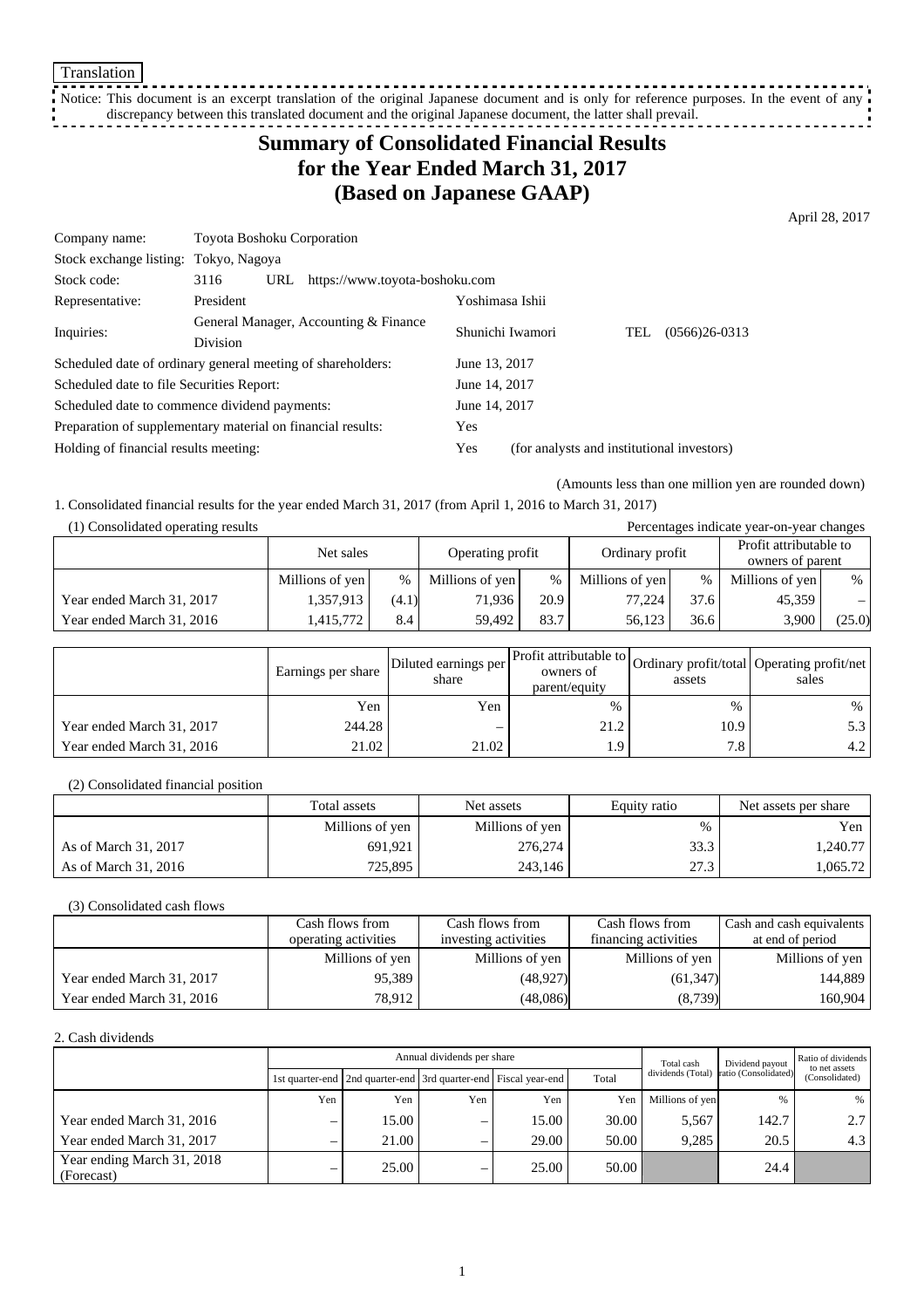3. Forecast of consolidated financial results for the year ending March 31, 2018 (from April 1, 2017 to March 31, 2018)

|                                         |                 |       |                  |        |                   |        |                                            |        | Percentages indicate year-on-year changes |
|-----------------------------------------|-----------------|-------|------------------|--------|-------------------|--------|--------------------------------------------|--------|-------------------------------------------|
|                                         | Net sales       |       | Operating profit |        | Ordinary profit   |        | Profit attributable to<br>owners of parent |        | Earnings per share                        |
|                                         | Millions of yen | $\%$  | Millions of yen  |        | % Millions of yen |        | % Millions of yen                          | $\%$   | Yen                                       |
| Six months ending<br>September 30, 2017 | 640,000         | (4.1) | 29,500           | (18.4) | 29,500            | (18.3) | 17,000                                     | 28.0   | 91.54                                     |
| Full year                               | 1,300,000       | (4.3) | 60,000           | 16.6)  | 60,000            | (22.3) | 38,000                                     | (16.2) | 204.62                                    |

Yes

4. Notes

(1) Changes in significant subsidiaries during the year ended March 31, 2017

(changes in specified subsidiaries resulting in the change in scope of consolidation):

| (2) Changes in accounting policies, changes in accounting estimates, and restatement of prior period financial statements |                |
|---------------------------------------------------------------------------------------------------------------------------|----------------|
| Changes in accounting policies due to revisions to accounting standards and other regulations:                            | No.            |
| Changes in accounting policies due to other reasons:                                                                      | No             |
| Changes in accounting estimates:                                                                                          | No             |
| Restatement of prior period financial statements:                                                                         | N <sub>0</sub> |

(3) Number of issued shares (common shares)

Total number of issued shares at the end of the period (including treasury shares)

| As of March 31, 2017                               |  | 187,665,738 shares   As of March 31, 2016      | 187,665,738 shares |
|----------------------------------------------------|--|------------------------------------------------|--------------------|
| Number of treasury shares at the end of the period |  |                                                |                    |
| As of March 31, 2017                               |  | 1,958,154 shares   As of March 31, 2016        | 2,047,337 shares   |
| Average number of shares during the period         |  |                                                |                    |
| Year ended March 31, 2017                          |  | 185,685,178 shares   Year ended March 31, 2016 | 185,525,873 shares |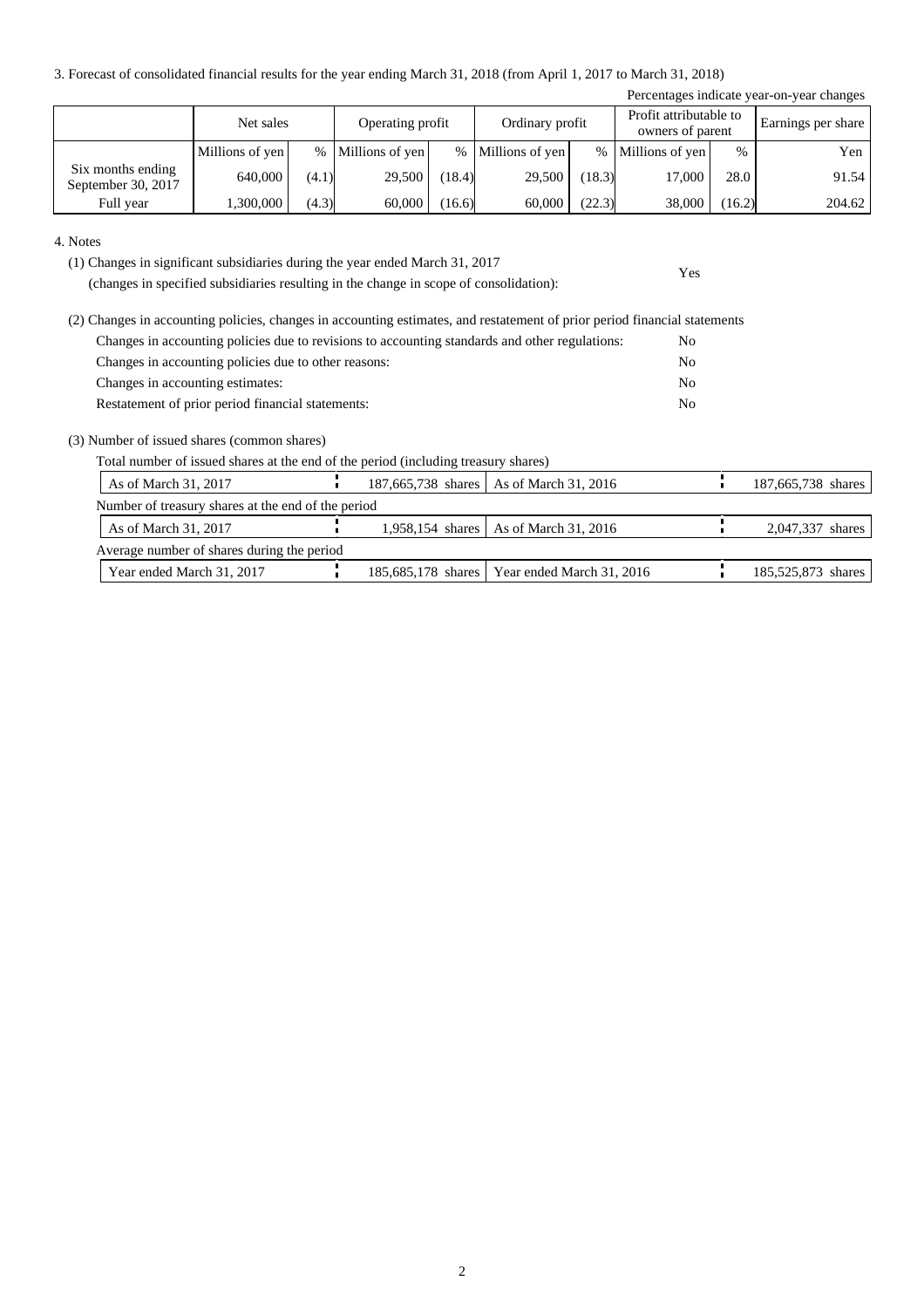# **Consolidated financial statements**

**Consolidated balance sheets**

|                                        |                      | (Millions of yen)    |
|----------------------------------------|----------------------|----------------------|
|                                        | As of March 31, 2016 | As of March 31, 2017 |
| Assets                                 |                      |                      |
| Current assets                         |                      |                      |
| Cash and deposits                      | 168,186              | 162,335              |
| Notes and accounts receivable - trade  | 188,886              | 185,189              |
| Securities                             | 5,000                |                      |
| Merchandise and finished goods         | 8,475                | 7,520                |
| Work in process                        | 6,083                | 7,866                |
| Raw materials and supplies             | 30,275               | 28,460               |
| Deferred tax assets                    | 6,239                | 5,759                |
| Other                                  | 40,558               | 39,060               |
| Allowance for doubtful accounts        | (663)                | (158)                |
| Total current assets                   | 453,041              | 436,032              |
| Non-current assets                     |                      |                      |
| Property, plant and equipment          |                      |                      |
| Buildings and structures               | 187,600              | 186,414              |
| Accumulated depreciation               | (103, 603)           | (107, 467)           |
| Buildings and structures, net          | 83,997               | 78,946               |
| Machinery, equipment and vehicles      | 322,265              | 310,342              |
| Accumulated depreciation               | (239, 958)           | (237, 658)           |
| Machinery, equipment and vehicles, net | 82,307               | 72,684               |
| Tools, furniture and fixtures          | 113,925              | 111,328              |
| Accumulated depreciation               | (101,900)            | (98, 742)            |
| Tools, furniture and fixtures, net     | 12,024               | 12,586               |
| Land                                   | 27,117               | 26,733               |
| Leased assets                          | 2,762                | 2,801                |
| Accumulated depreciation               | (2,657)              | (2,646)              |
| Leased assets, net                     | 104                  | 155                  |
| Construction in progress               | 8,315                | 7,195                |
| Total property, plant and equipment    | 213,867              | 198,302              |
| Intangible assets                      |                      |                      |
| Goodwill                               | 6,403                | 4,882                |
| Other                                  | 1,400                | 3,054                |
| Total intangible assets                | 7,804                | 7,937                |
| Investments and other assets           |                      |                      |
| Investment securities                  | 15,955               | 16,530               |
| Deferred tax assets                    | 27,685               | 26,750               |
| Other                                  | 7,711                | 6,526                |
| Allowance for doubtful accounts        | (169)                | (159)                |
| Total investments and other assets     | 51,182               | 49,648               |
| Total non-current assets               | 272,853              | 255,888              |
| Total assets                           | 725,895              | 691,921              |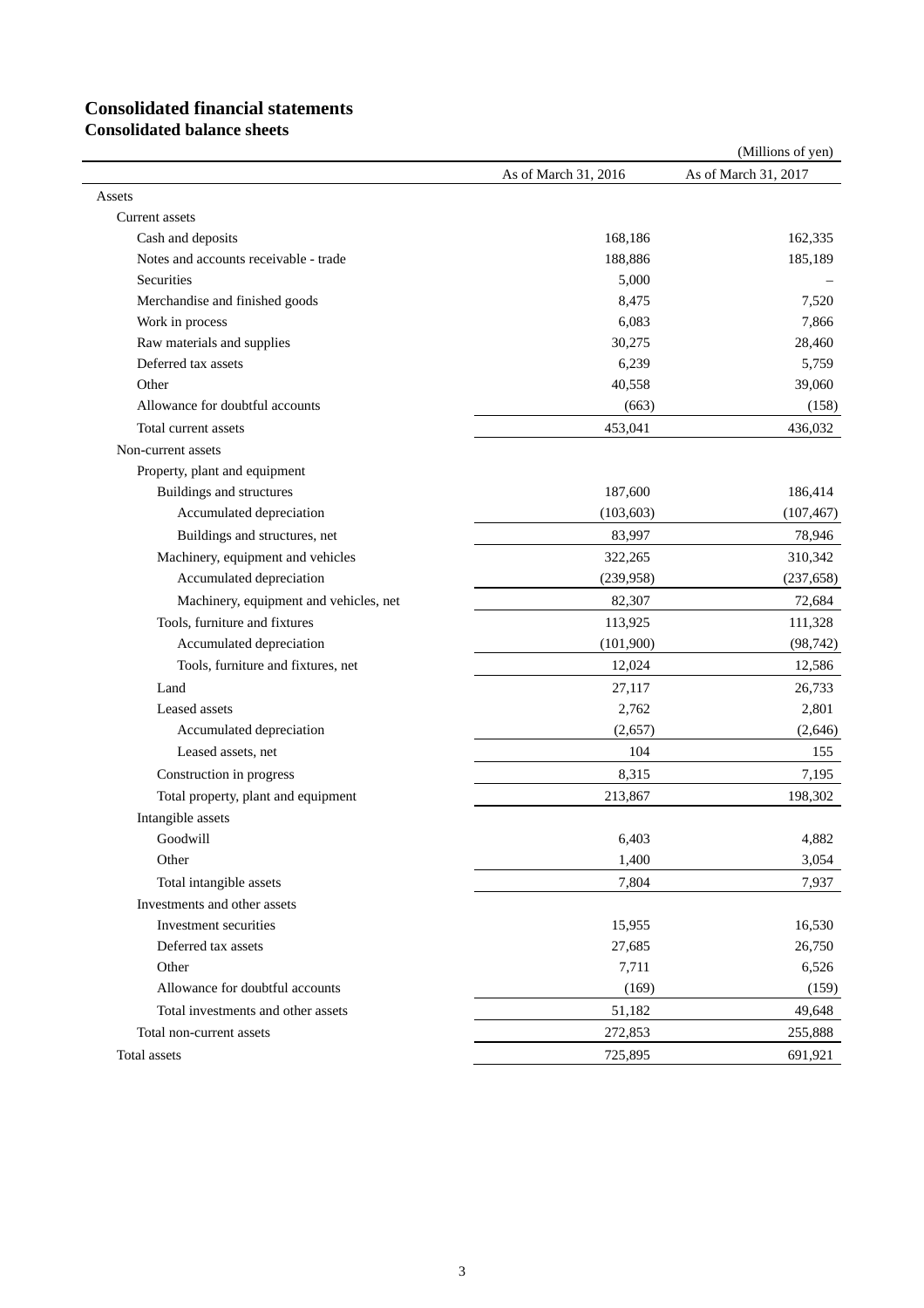|                                                                                   |                              | (Millions of yen)    |
|-----------------------------------------------------------------------------------|------------------------------|----------------------|
|                                                                                   | As of March 31, 2016         | As of March 31, 2017 |
| Liabilities                                                                       |                              |                      |
| <b>Current liabilities</b>                                                        |                              |                      |
| Notes and accounts payable - trade                                                | 178,714                      | 175,585              |
| Short-term loans payable                                                          | 48,538                       | 21,981               |
| Current portion of long-term loans payable                                        | 23,881                       | 5,947                |
| Accrued expenses                                                                  | 41,427                       | 45,724               |
| Income taxes payable                                                              | 7,168                        | 13,820               |
| Provision for product warranties                                                  | 7,238                        | 3,458                |
| Provision for directors' bonuses                                                  | 248                          | 417                  |
| Provision for loss on business liquidation                                        | 23,019                       |                      |
| Asset retirement obligations                                                      | 78                           |                      |
| Other                                                                             | 18,892                       | 19,363               |
| Total current liabilities                                                         | 349,208                      | 286,298              |
| Non-current liabilities                                                           |                              |                      |
| Bonds payable                                                                     | 20,000                       | 20,000               |
| Long-term loans payable                                                           | 52,505                       | 46,031               |
| Net defined benefit liability                                                     | 54,471                       | 54,786               |
| Provision for directors' retirement benefits                                      | 311                          | 298                  |
| Asset retirement obligations                                                      | 250                          | 258                  |
| Other                                                                             | 6,001                        | 7,973                |
| Total non-current liabilities                                                     | 133,539                      | 129,347              |
| <b>Total liabilities</b>                                                          | 482,748                      | 415,646              |
| Net assets                                                                        |                              |                      |
| Shareholders' equity                                                              |                              |                      |
| Capital stock                                                                     | 8,400                        | 8,400                |
| Capital surplus                                                                   | 8,691                        | 8,778                |
| Retained earnings                                                                 | 199,475                      | 238,150              |
| Treasury shares                                                                   | (4,050)                      | (3,874)              |
| Total shareholders' equity                                                        | 212,515                      | 251,455              |
| Accumulated other comprehensive income                                            |                              |                      |
| Valuation difference on available-for-sale securities                             | 1,507                        | 1,803                |
| Foreign currency translation adjustment                                           | (3, 125)                     | (10, 458)            |
| Remeasurements of defined benefit plans                                           | (13,080)                     | (12, 380)            |
| Total accumulated other comprehensive income                                      | (14, 699)                    | (21,034)             |
| Subscription rights to shares                                                     | $72\,$                       |                      |
|                                                                                   |                              | 45,853               |
|                                                                                   |                              | 276,274              |
|                                                                                   |                              | 691,921              |
| Non-controlling interests<br>Total net assets<br>Total liabilities and net assets | 45,257<br>243,146<br>725,895 |                      |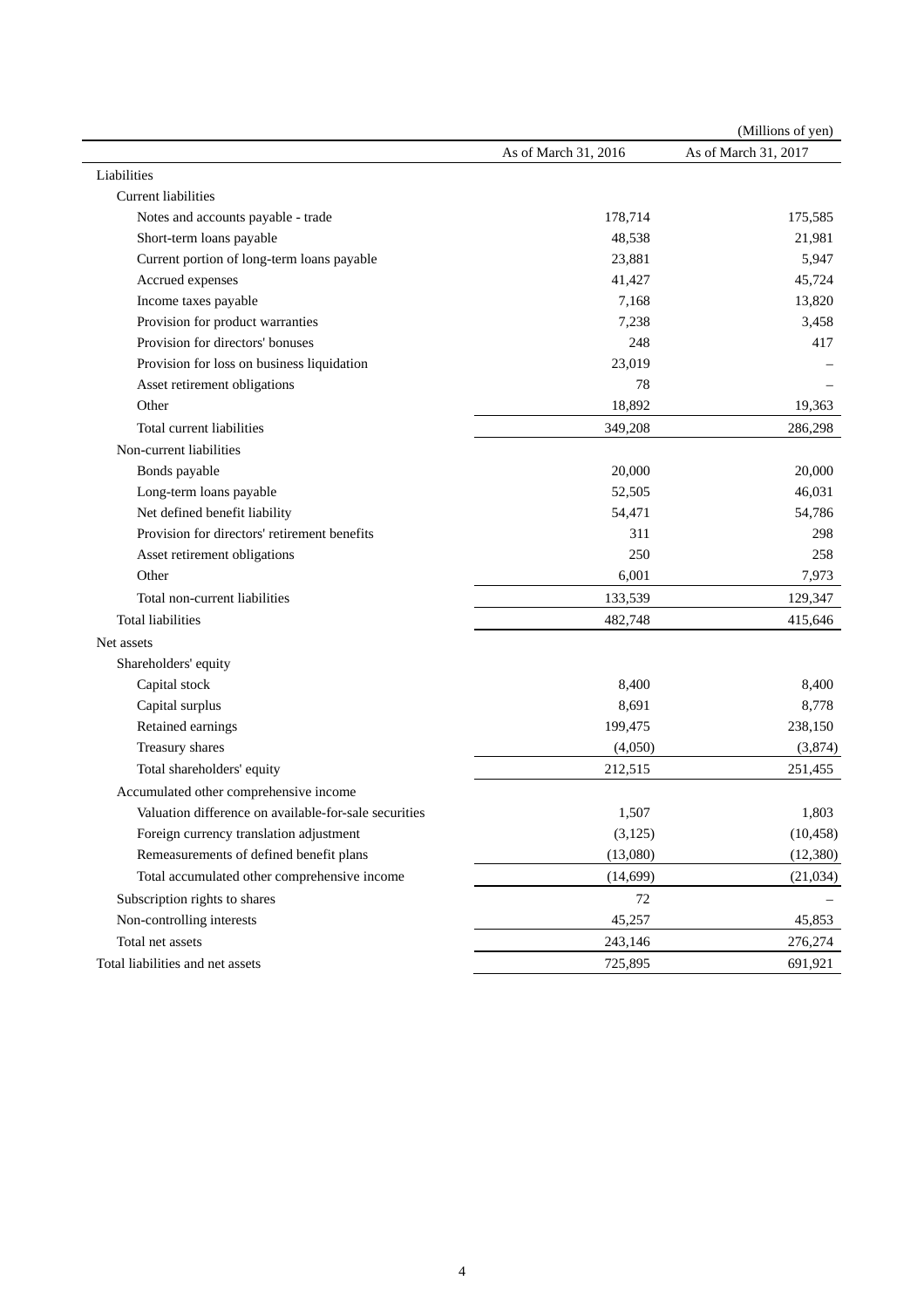### **Consolidated statements of income and consolidated statements of comprehensive income Consolidated statements of income**

|                                                               |                   | (Millions of yen) |
|---------------------------------------------------------------|-------------------|-------------------|
|                                                               | Fiscal year ended | Fiscal year ended |
|                                                               | March 31, 2016    | March 31, 2017    |
| Net sales                                                     | 1,415,772         | 1,357,913         |
| Cost of sales                                                 | 1,269,676         | 1,204,051         |
| Gross profit                                                  | 146,095           | 153,861           |
| Selling, general and administrative expenses                  |                   |                   |
| Transportation and warehousing expenses                       | 7,383             | 6,606             |
| Salaries and bonuses                                          | 32,814            | 32,533            |
| Welfare expenses                                              | 5,422             | 4,706             |
| Retirement benefit expenses                                   | 896               | 1,107             |
| Provision for directors' bonuses                              | 212               | 417               |
| Provision for directors' retirement benefits                  | 80                | 34                |
| Taxes and dues                                                | 2,841             | 2,800             |
| Depreciation                                                  | 3,732             | 3,600             |
| Research and development expenses                             | 1,159             | 1,110             |
| Amortization of goodwill                                      | 753               | 1,497             |
| Other                                                         | 31,305            | 27,511            |
| Total selling, general and administrative expenses            | 86,603            | 81,925            |
| Operating profit                                              | 59,492            | 71,936            |
| Non-operating income                                          |                   |                   |
| Interest income                                               | 1,323             | 1,193             |
| Dividend income                                               | 121               | 137               |
| Rent income on non-current assets                             | 735               | 760               |
| Share of profit of entities accounted for using equity method | 554               | 387               |
| Foreign exchange gains                                        |                   | 1,412             |
| Miscellaneous income                                          |                   | 1,446             |
| Other                                                         | 3,987             | 4,968             |
| Total non-operating income                                    | 6,722             | 10,305            |
| Non-operating expenses                                        |                   |                   |
| Interest expenses                                             | 2,445             | 1,861             |
| Loss on retirement of non-current assets                      | 477               | 468               |
| Depreciation                                                  | 492               | 406               |
| Foreign exchange losses                                       | 2,477             |                   |
| Other                                                         | 4,198             | 2,280             |
| Total non-operating expenses                                  | 10,092            | 5,017             |
| Ordinary profit                                               | 56,123            | 77,224            |
| Extraordinary income                                          |                   |                   |
| Insurance income                                              |                   | 3,585             |
| Total extraordinary income                                    |                   | 3,585             |
| <b>Extraordinary losses</b>                                   |                   |                   |
| <b>Impairment</b> loss                                        | 6,997             | 1,730             |
| Loss on liquidation of business                               | 892               |                   |
| Provision for loss on business liquidation                    | 23,019            |                   |
| Provision for product warranties                              | 1,268             |                   |
| Total extraordinary losses                                    | 32,177            | 1,730             |
| Profit before income taxes                                    | 23,945            | 79,079            |
|                                                               |                   |                   |
| Income taxes - current                                        | 16,537            | 23,409            |
| Income taxes - deferred                                       | (3,823)           | 1,733             |
| Total income taxes                                            | 12,713            | 25,142            |
| Profit                                                        | 11,231            | 53,937            |
| Profit attributable to non-controlling interests              | 7,331             | 8,577             |
| Profit attributable to owners of parent                       | 3,900             | 45,359            |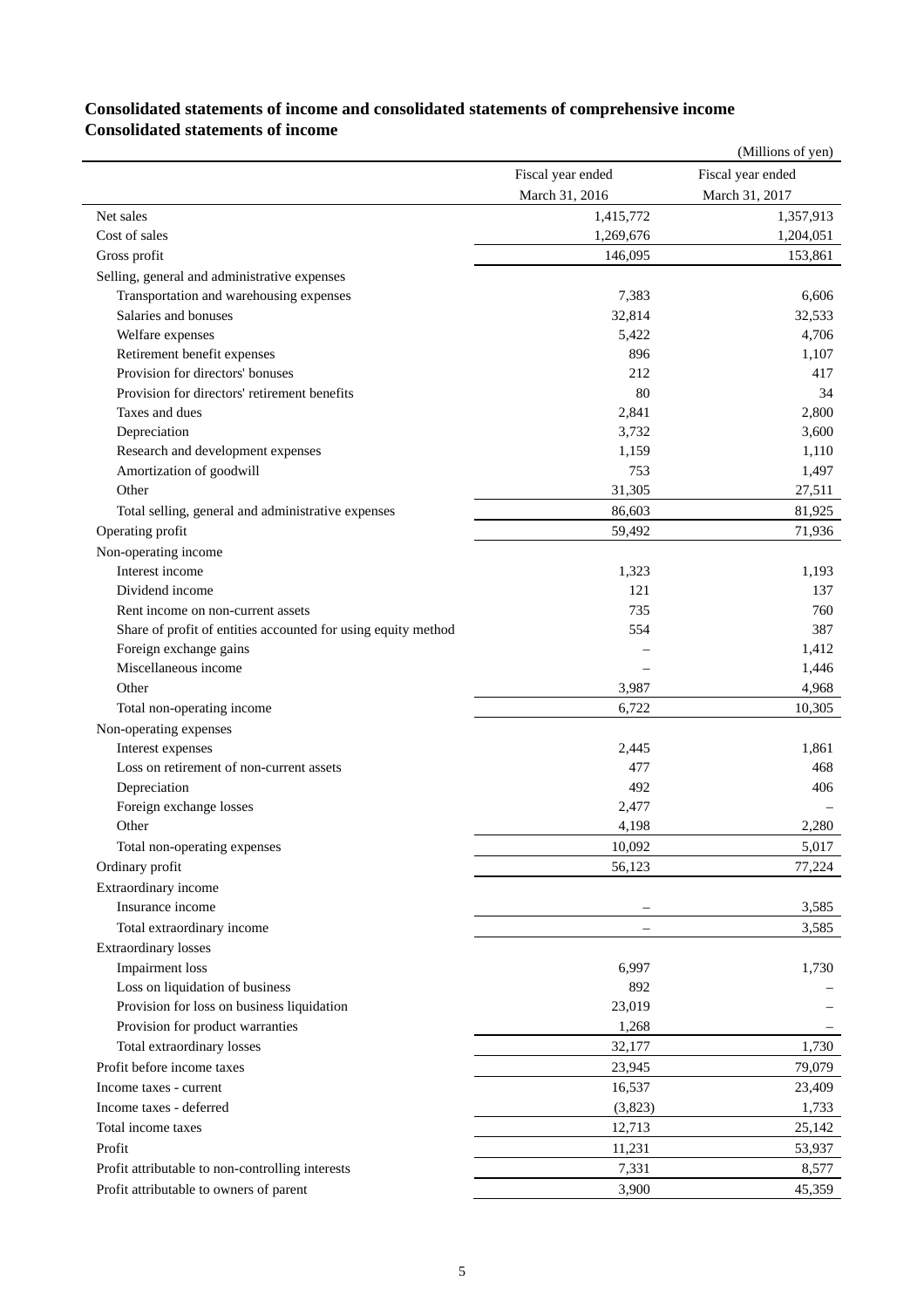## **Consolidated statements of comprehensive income**

|                                                                                      |                   | (Millions of yen) |
|--------------------------------------------------------------------------------------|-------------------|-------------------|
|                                                                                      | Fiscal year ended | Fiscal year ended |
|                                                                                      | March 31, 2016    | March 31, 2017    |
| Profit                                                                               | 11,231            | 53,937            |
| Other comprehensive income                                                           |                   |                   |
| Valuation difference on available-for-sale securities                                | (613)             | 297               |
| Foreign currency translation adjustment                                              | (14,009)          | (9,068)           |
| Remeasurements of defined benefit plans, net of tax                                  | (5,962)           | 672               |
| Share of other comprehensive income of entities accounted<br>for using equity method | (308)             | (501)             |
| Total other comprehensive income                                                     | (20, 893)         | (8,600)           |
| Comprehensive income                                                                 | (9,661)           | 45,336            |
| Comprehensive income attributable to                                                 |                   |                   |
| Comprehensive income attributable to owners of parent                                | (13,687)          | 39,024            |
| Comprehensive income attributable to non-controlling<br>interests                    | 4,025             | 6,312             |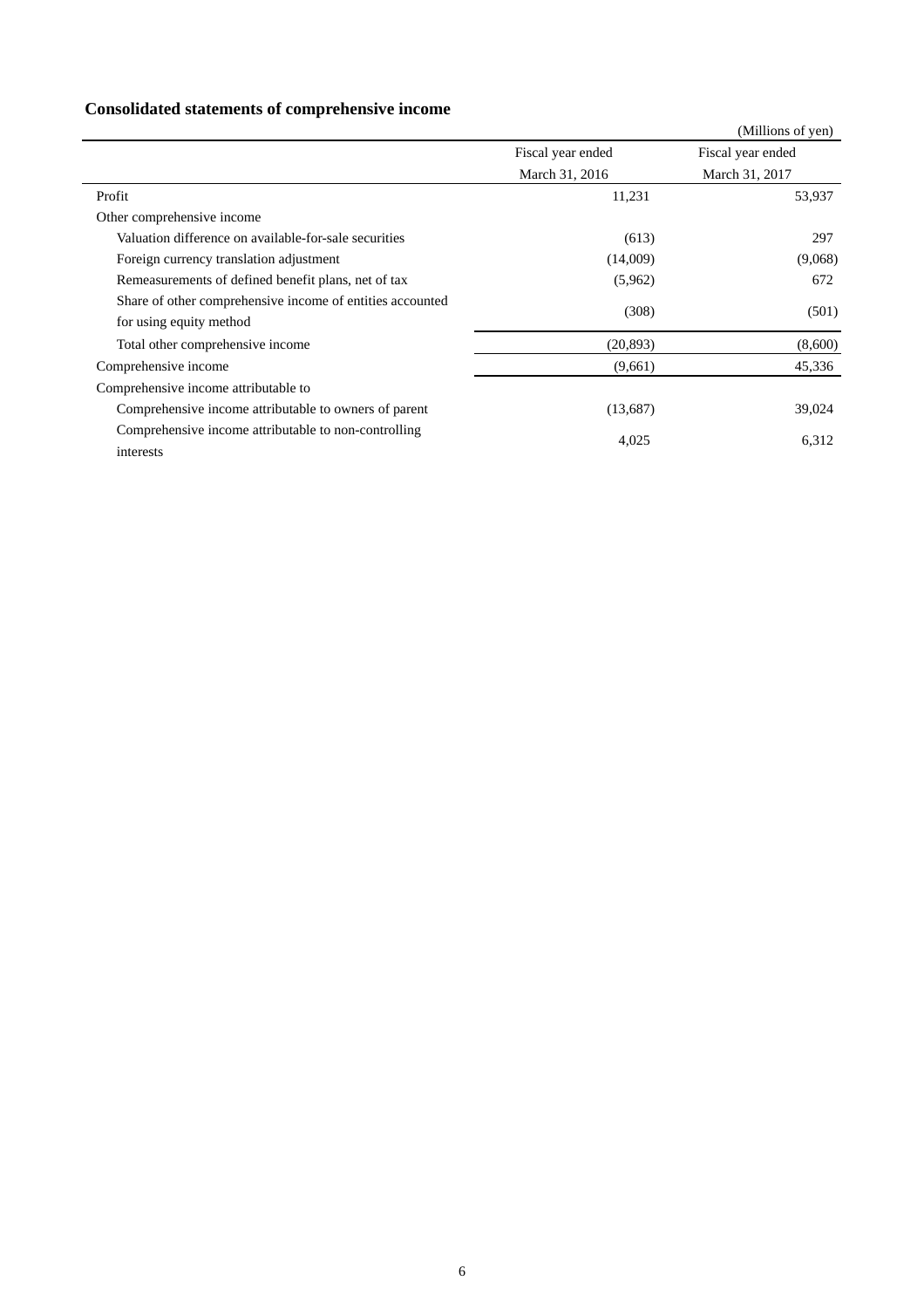## **Consolidated statements of changes in equity**

Fiscal year ended March 31, 2016

|                                                                                                     |                      |                 |                   |                 | (Millions of yen)             |  |  |
|-----------------------------------------------------------------------------------------------------|----------------------|-----------------|-------------------|-----------------|-------------------------------|--|--|
|                                                                                                     | Shareholders' equity |                 |                   |                 |                               |  |  |
|                                                                                                     | Capital stock        | Capital surplus | Retained earnings | Treasury shares | Total shareholders'<br>equity |  |  |
| Balance at beginning of<br>current period                                                           | 8,400                | 9,096           | 200,026           | (4,618)         | 212,904                       |  |  |
| Changes of items during<br>period                                                                   |                      |                 |                   |                 |                               |  |  |
| Dividends of surplus                                                                                |                      |                 | (4,451)           |                 | (4, 451)                      |  |  |
| Profit attributable to<br>owners of parent                                                          |                      |                 | 3,900             |                 | 3,900                         |  |  |
| Purchase of treasury shares                                                                         |                      |                 |                   | (1)             | (1)                           |  |  |
| Disposal of treasury shares                                                                         |                      | 42              |                   | 568             | 611                           |  |  |
| Change in ownership<br>interest of parent due to<br>transactions with non-<br>controlling interests |                      | (447)           |                   |                 | (447)                         |  |  |
| Net changes of items other<br>than shareholders' equity                                             |                      |                 |                   |                 |                               |  |  |
| Total changes of items during<br>period                                                             | -                    | (405)           | (550)             | 567             | (388)                         |  |  |
| Balance at end of current<br>period                                                                 | 8,400                | 8,691           | 199,475           | (4,050)         | 212,515                       |  |  |

|                                                                                                     |                                                                 | Accumulated other comprehensive income           |                                               |                                                       |                                     |                                  |                     |
|-----------------------------------------------------------------------------------------------------|-----------------------------------------------------------------|--------------------------------------------------|-----------------------------------------------|-------------------------------------------------------|-------------------------------------|----------------------------------|---------------------|
|                                                                                                     | Valuation<br>difference on<br>available-for-<br>sale securities | Foreign<br>currency<br>translation<br>adjustment | Remeasurements<br>of defined<br>benefit plans | Total accumulated<br>other<br>comprehensive<br>income | Subscription<br>rights to<br>shares | Non-<br>controlling<br>interests | Total net<br>assets |
| Balance at beginning of<br>current period                                                           | 2,119                                                           | 7,910                                            | (7, 142)                                      | 2,888                                                 | 332                                 | 47,912                           | 264,038             |
| Changes of items during<br>period                                                                   |                                                                 |                                                  |                                               |                                                       |                                     |                                  |                     |
| Dividends of surplus                                                                                |                                                                 |                                                  |                                               |                                                       |                                     |                                  | (4, 451)            |
| Profit attributable to<br>owners of parent                                                          |                                                                 |                                                  |                                               |                                                       |                                     |                                  | 3,900               |
| Purchase of treasury shares                                                                         |                                                                 |                                                  |                                               |                                                       |                                     |                                  | (1)                 |
| Disposal of treasury shares                                                                         |                                                                 |                                                  |                                               |                                                       |                                     |                                  | 611                 |
| Change in ownership<br>interest of parent due to<br>transactions with non-<br>controlling interests |                                                                 |                                                  |                                               |                                                       |                                     |                                  | (447)               |
| Net changes of items other<br>than shareholders' equity                                             | (612)                                                           | (11,036)                                         | (5,938)                                       | (17, 587)                                             | (259)                               | (2,655)                          | (20,502)            |
| Total changes of items during<br>period                                                             | (612)                                                           | (11,036)                                         | (5,938)                                       | (17, 587)                                             | (259)                               | (2,655)                          | (20, 891)           |
| Balance at end of current<br>period                                                                 | 1,507                                                           | (3, 125)                                         | (13,080)                                      | (14,699)                                              | 72                                  | 45,257                           | 243,146             |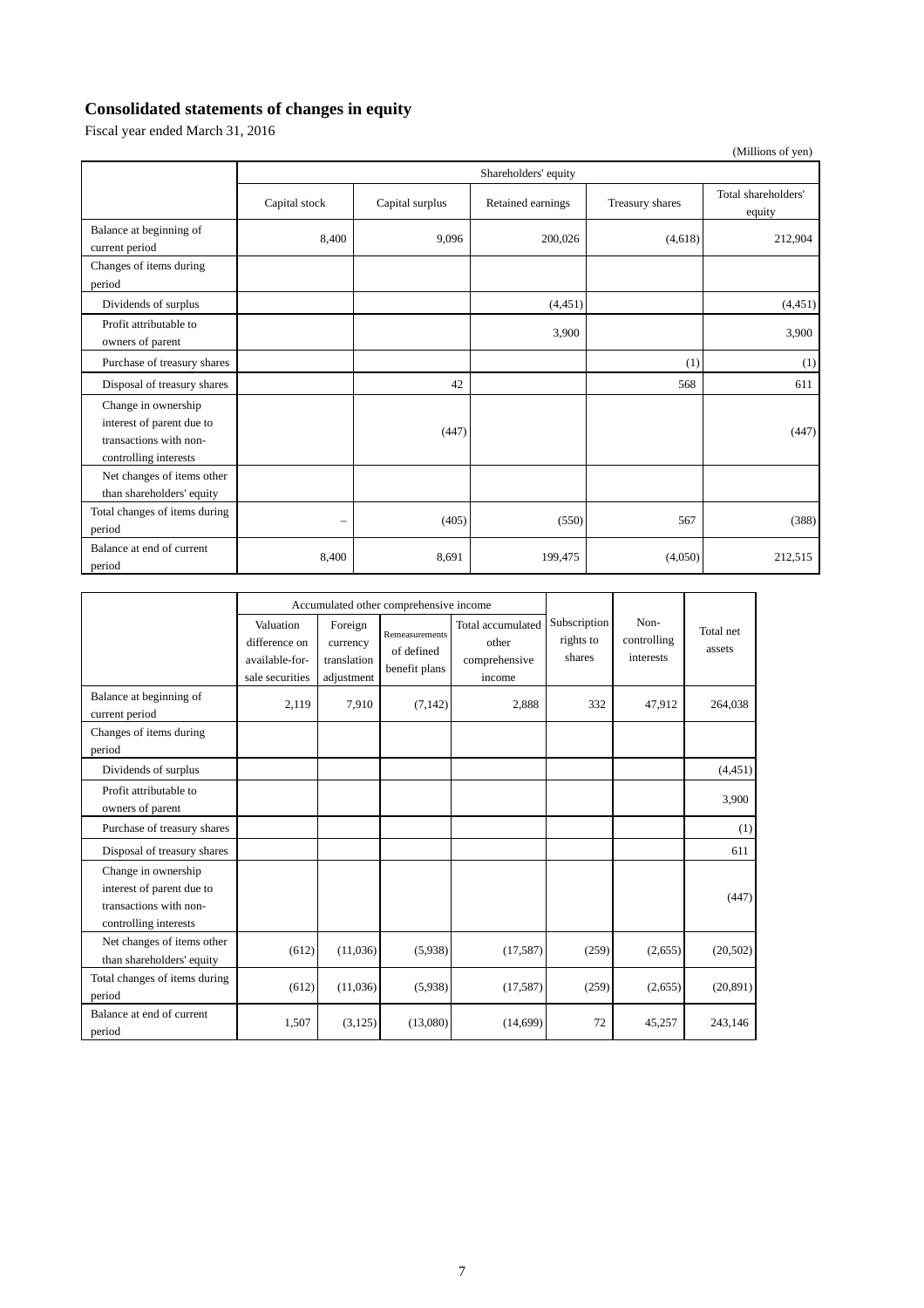#### Fiscal year ended March 31, 2017

(Millions of yen)

|                                                                                                     |                          | Shareholders' equity |                   |                 |                               |  |  |
|-----------------------------------------------------------------------------------------------------|--------------------------|----------------------|-------------------|-----------------|-------------------------------|--|--|
|                                                                                                     | Capital stock            | Capital surplus      | Retained earnings | Treasury shares | Total shareholders'<br>equity |  |  |
| Balance at beginning of<br>current period                                                           | 8,400                    | 8,691                | 199,475           | (4,050)         | 212,515                       |  |  |
| Changes of items during<br>period                                                                   |                          |                      |                   |                 |                               |  |  |
| Dividends of surplus                                                                                |                          |                      | (6,684)           |                 | (6,684)                       |  |  |
| Profit attributable to<br>owners of parent                                                          |                          |                      | 45,359            |                 | 45,359                        |  |  |
| Purchase of treasury shares                                                                         |                          |                      |                   | (0)             | (0)                           |  |  |
| Disposal of treasury shares                                                                         |                          | (7)                  |                   | 176             | 169                           |  |  |
| Change in ownership<br>interest of parent due to<br>transactions with non-<br>controlling interests |                          | 94                   |                   |                 | 94                            |  |  |
| Net changes of items other<br>than shareholders' equity                                             |                          |                      |                   |                 |                               |  |  |
| Total changes of items during<br>period                                                             | $\overline{\phantom{m}}$ | 87                   | 38,675            | 176             | 38,939                        |  |  |
| Balance at end of current<br>period                                                                 | 8,400                    | 8,778                | 238,150           | (3,874)         | 251,455                       |  |  |

|                                                                                                     |                                                                 | Accumulated other comprehensive income           |                                               |                                                       |                                     |                                  |                     |
|-----------------------------------------------------------------------------------------------------|-----------------------------------------------------------------|--------------------------------------------------|-----------------------------------------------|-------------------------------------------------------|-------------------------------------|----------------------------------|---------------------|
|                                                                                                     | Valuation<br>difference on<br>available-for-<br>sale securities | Foreign<br>currency<br>translation<br>adjustment | Remeasurements<br>of defined<br>benefit plans | Total accumulated<br>other<br>comprehensive<br>income | Subscription<br>rights to<br>shares | Non-<br>controlling<br>interests | Total net<br>assets |
| Balance at beginning of<br>current period                                                           | 1,507                                                           | (3,125)                                          | (13,080)                                      | (14,699)                                              | 72                                  | 45,257                           | 243,146             |
| Changes of items during<br>period                                                                   |                                                                 |                                                  |                                               |                                                       |                                     |                                  |                     |
| Dividends of surplus                                                                                |                                                                 |                                                  |                                               |                                                       |                                     |                                  | (6,684)             |
| Profit attributable to<br>owners of parent                                                          |                                                                 |                                                  |                                               |                                                       |                                     |                                  | 45,359              |
| Purchase of treasury shares                                                                         |                                                                 |                                                  |                                               |                                                       |                                     |                                  | (0)                 |
| Disposal of treasury shares                                                                         |                                                                 |                                                  |                                               |                                                       |                                     |                                  | 169                 |
| Change in ownership<br>interest of parent due to<br>transactions with non-<br>controlling interests |                                                                 |                                                  |                                               |                                                       |                                     |                                  | 94                  |
| Net changes of items other<br>than shareholders' equity                                             | 296                                                             | (7, 332)                                         | 700                                           | (6,335)                                               | (72)                                | 596                              | (5,811)             |
| Total changes of items during<br>period                                                             | 296                                                             | (7, 332)                                         | 700                                           | (6,335)                                               | (72)                                | 596                              | 33,127              |
| Balance at end of current<br>period                                                                 | 1.803                                                           | (10, 458)                                        | (12,380)                                      | (21,034)                                              |                                     | 45,853                           | 276,274             |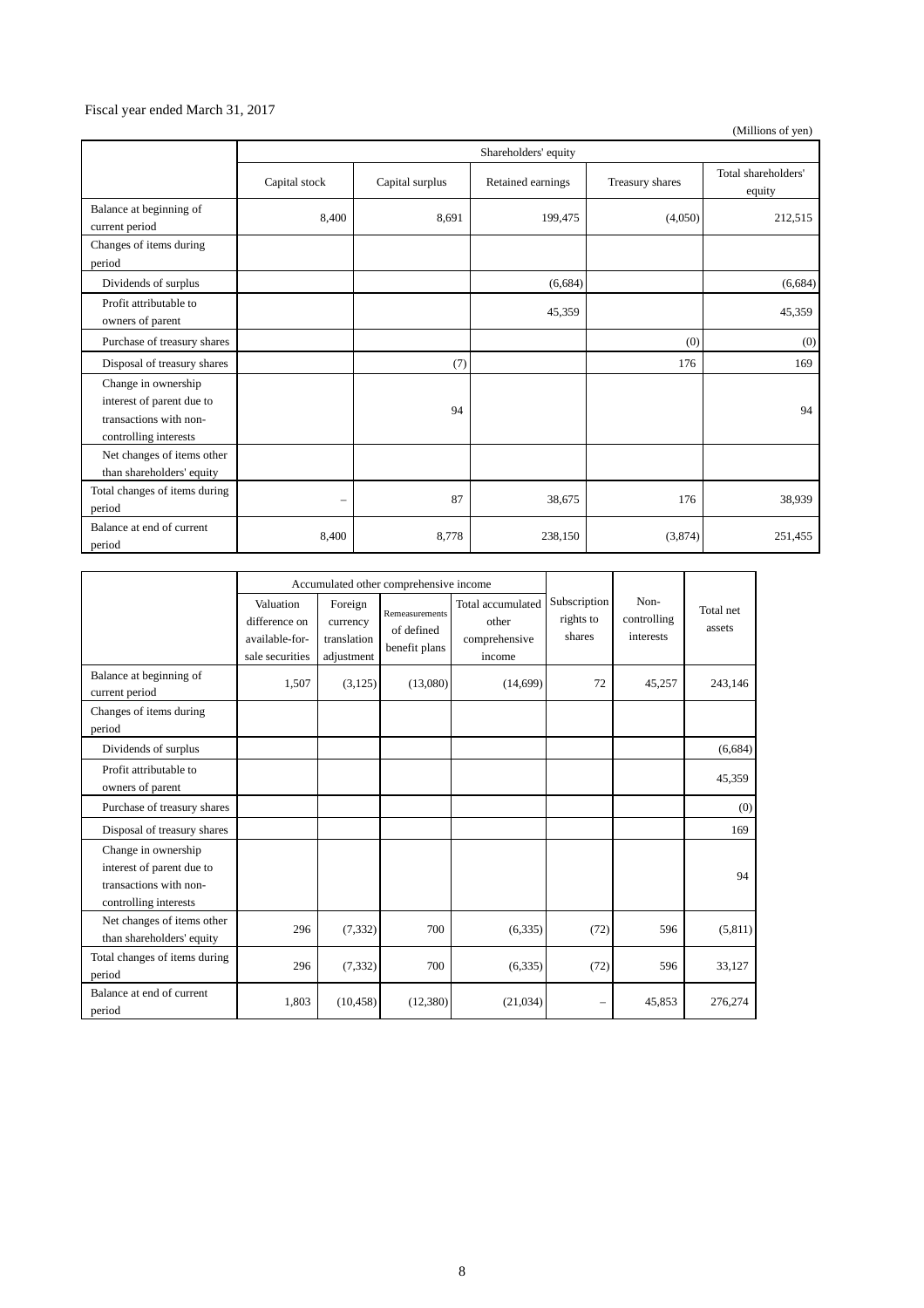#### **Consolidated statements of cash flows**

|                                                               |                   | (Millions of yen) |
|---------------------------------------------------------------|-------------------|-------------------|
|                                                               | Fiscal year ended | Fiscal year ended |
|                                                               | March 31, 2016    | March 31, 2017    |
| Cash flows from operating activities                          |                   |                   |
| Profit before income taxes                                    | 23,945            | 79,079            |
| Depreciation                                                  | 41,012            | 36,228            |
| <b>Impairment</b> loss                                        | 6,997             | 1,730             |
| Loss on liquidation of business                               | 583               |                   |
| Amortization of goodwill                                      | 753               | 1,497             |
| Increase (decrease) in net defined benefit liability          | 2,048             | 2,680             |
| Interest and dividend income                                  | (1, 444)          | (1, 330)          |
| Interest expenses                                             | 2,445             | 1,861             |
| Increase (decrease) in provision for loss on business         |                   |                   |
| liquidation                                                   | 23,019            |                   |
| Foreign exchange losses (gains)                               | 814               | 735               |
| Share of (profit) loss of entities accounted for using equity |                   |                   |
| method                                                        | (554)             | (387)             |
| Loss (gain) on sales of property, plant and equipment         | (60)              | (161)             |
| Decrease (increase) in notes and accounts receivable - trade  | (19, 430)         | (10, 903)         |
| Decrease (increase) in inventories                            | 4,045             | (904)             |
| Decrease (increase) in accounts receivable - other            | (5,589)           | 3,413             |
| Increase (decrease) in notes and accounts payable - trade     | 16,061            | 9,522             |
| Increase (decrease) in accounts payable - other               | (1,783)           | 1,452             |
| Increase (decrease) in accrued expenses                       | (2,218)           | 1,533             |
| Other, net                                                    | 7,240             | (10, 508)         |
| Subtotal                                                      | 97,886            | 115,541           |
| Interest and dividend income received                         | 2,222             | 1,675             |
| Interest expenses paid                                        | (2,389)           | (2,161)           |
| Income taxes paid                                             | (18, 808)         | (19,666)          |
| Net cash provided by (used in) operating activities           | 78,912            | 95,389            |
| Cash flows from investing activities                          |                   |                   |
| Purchase of property, plant and equipment                     | (36, 392)         | (31, 439)         |
| Proceeds from sales of property, plant and equipment          | 2,249             | 1,055             |
| Purchase of investment securities                             | (684)             | (67)              |
| Payments of loans receivable                                  | (58)              | (55)              |
| Collection of loans receivable                                | 138               | 69                |
| Payments into time deposits                                   | (3,860)           | (5,115)           |
| Proceeds from withdrawal of time deposits                     | 1,073             |                   |
| Payments for transfer of business                             | (9,700)           |                   |
| Payments resulting from liquidation of business               |                   | (11, 149)         |
| Other, net                                                    | (852)             | (2,225)           |
| Net cash provided by (used in) investing activities           | (48,086)          | (48, 927)         |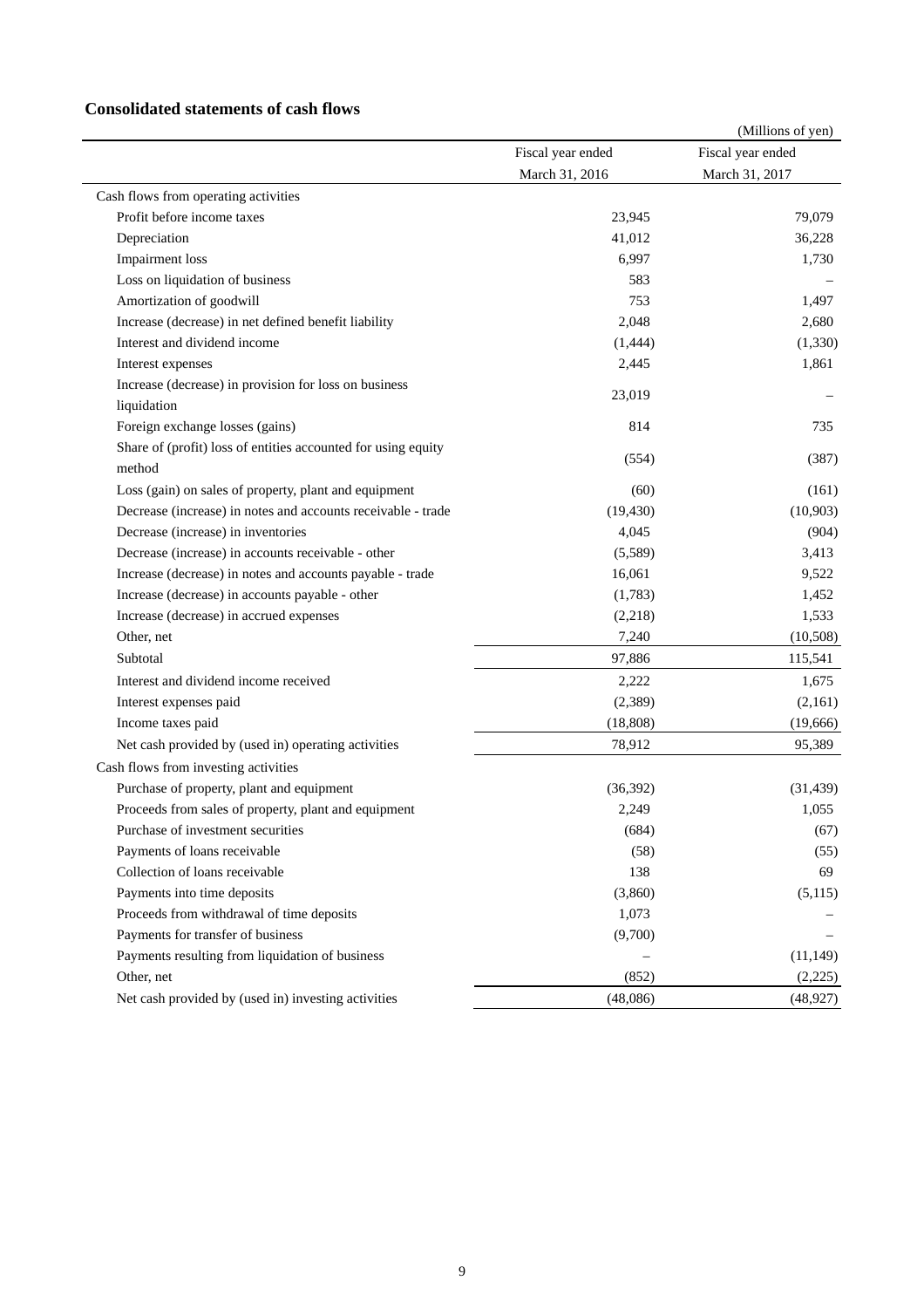|                                                              |                   | (Millions of yen) |
|--------------------------------------------------------------|-------------------|-------------------|
|                                                              | Fiscal year ended | Fiscal year ended |
|                                                              | March 31, 2016    | March 31, 2017    |
| Cash flows from financing activities                         |                   |                   |
| Net increase (decrease) in short-term loans payable          | 12,350            | (24, 538)         |
| Proceeds from long-term loans payable                        | 29,611            | 1,083             |
| Repayments of long-term loans payable                        | (39, 468)         | (25,526)          |
| Cash dividends paid                                          | (4, 452)          | (6,682)           |
| Dividends paid to non-controlling interests                  | (6,279)           | (5,676)           |
| Payments from changes in ownership interests in subsidiaries | (519)             |                   |
| that do not result in change in scope of consolidation       |                   |                   |
| Other, net                                                   | 18                | (6)               |
| Net cash provided by (used in) financing activities          | (8,739)           | (61, 347)         |
| Effect of exchange rate change on cash and cash equivalents  | (4,675)           | (1,128)           |
| Net increase (decrease) in cash and cash equivalents         | 17,410            | (16,014)          |
| Cash and cash equivalents at beginning of period             | 143,493           | 160,904           |
| Cash and cash equivalents at end of period                   | 160,904           | 144,889           |